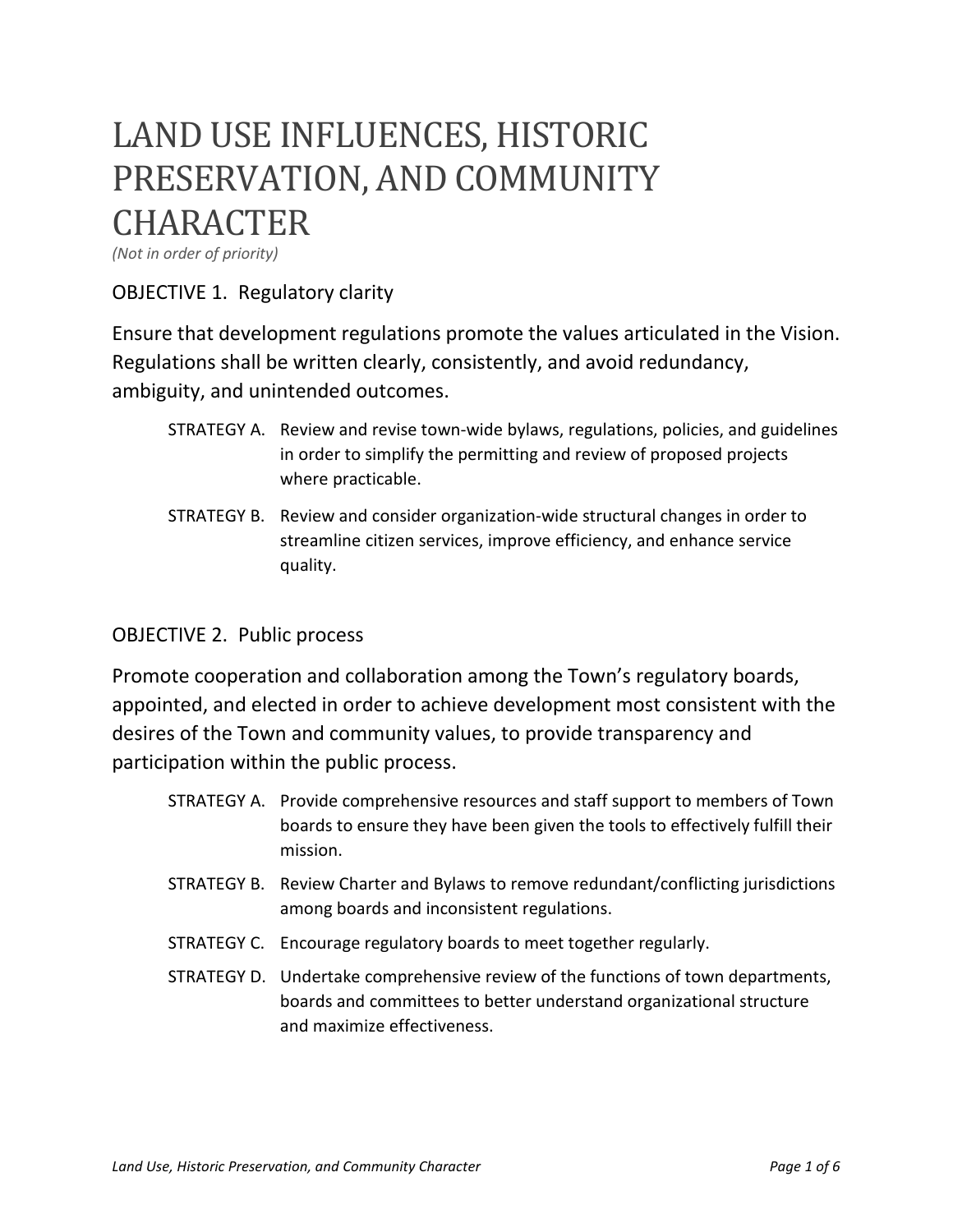- STRATEGY E. Undertake comprehensive review of all town regulations to ensure they are supportive of the LCP, not in conflict with each other, and easy for both boards and applicants to understand.
- STRATEGY F. Undertake comprehensive review of town regulations, including zoning and land use, to ensure they support diversity and inclusion.
- STRATEGY G. Review and, as appropriate, adopt model by-laws and other regulations developed by the Cape Cod Commission, other agencies and other communities with similar characteristics (both mountain and shore) to improve and streamline the Town's regulations and to develop creative solutions to problems such as sea-level rise, coastal resiliency, growth management, housing and land use.

## OBJECTIVE 3. Maintain and reinforce streetscape characteristics

Understand and protect the historic compact development pattern of the existing streetscapes and promote initiatives that will maintain or improve the streetscapes while creating adaptive, safe, and more attractive public ways.

- STRATEGY A. Define and articulate the unique characteristics that identify and define the different streetscapes in Town, such as street trees, sidewalk furniture, signage, curbing, benches, bollards, plantings/landscaping, bike lanes, lighting, trash receptacles, and other street level amenities.
- STRATEGY B. Gather feedback and input on resident's and user's highest priorities for protecting and enhancing their streetscape, including adopting new technologies.
- STRATEGY C. Create streetscape plans with design guidelines and models for preserving critical historic features and direct the installation of new amenities, renovations, and expanded technologies that protect and improve the important streetscape characteristics.

## OBJECTIVE 4. Preserve and enhance neighborhood characteristics

To promote social, economic, and environmental sustainability while respecting predominant scale, massing, density, and architectural style of our diverse neighborhoods and buildings in new development, renovation, and expansion.

STRATEGY A. Define and articulate the characteristics that identify and contribute to a neighborhood's unique sense of place.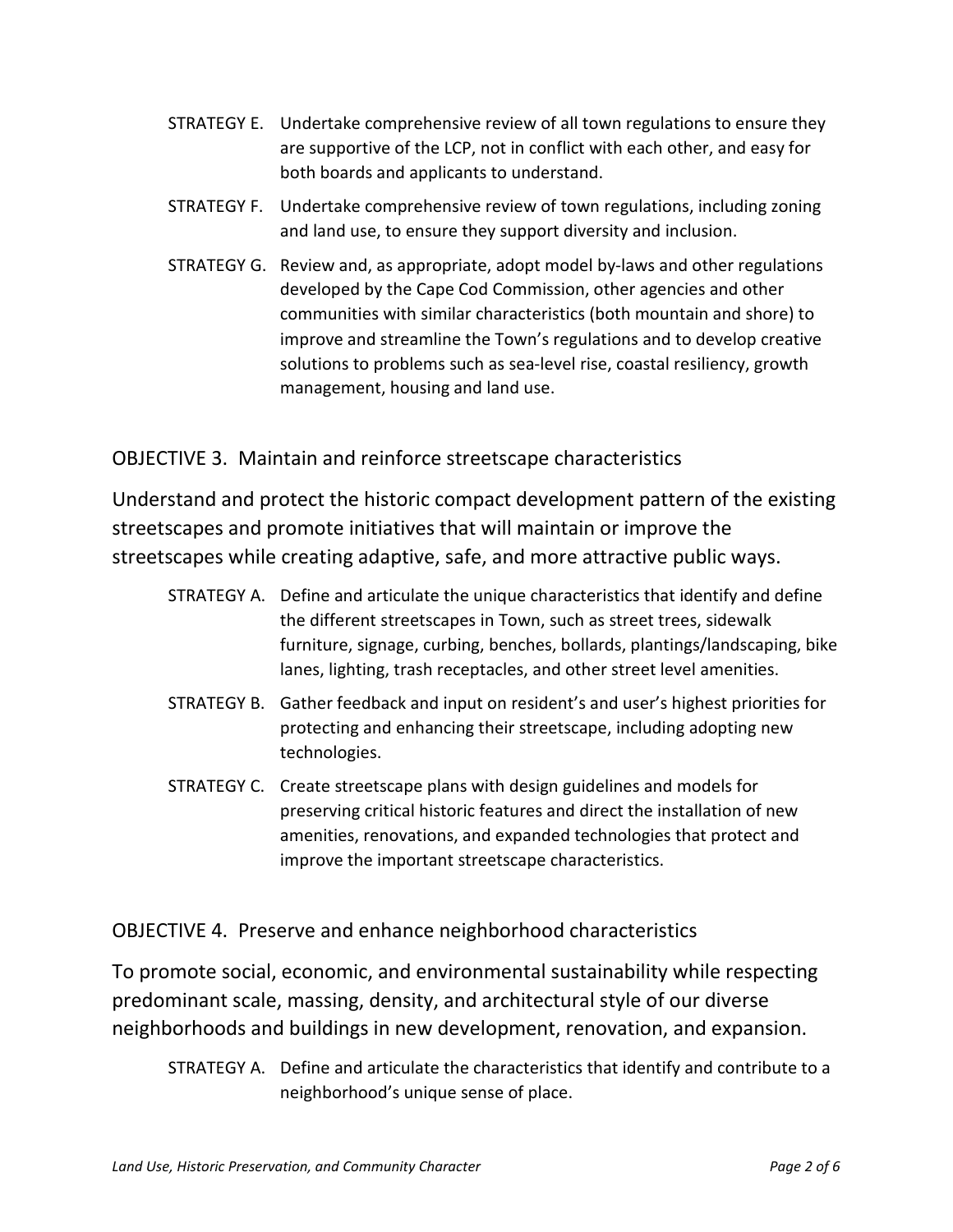- STRATEGY B. Gather neighborhood feedback and input on resident's highest priorities for protecting and enhancing their neighborhood.
- STRATEGY C. Create neighborhood plans based on the articulated unique sense of place and resident input that include design guidelines and models for preserving critical historic architectural features and conditions new development, renovation and expansion to protect neighborhood character.

## OBJECTIVE 5. Diverse housing

To ensure that Town policies and land use regulations support the creation of year-round and seasonal workforce housing to enable the inclusion of both our present and future populations.

- STRATEGY A. Identify and acquire additional land or property for constructing new diversified housing types.
- STRATEGY B. Identify opportunities to repurpose existing buildings and properties for additional year-round and seasonal workforce housing.
- STRATEGY C. Identify state and federal funding opportunities for diversified housing and supportive infrastructure.

### OBJECTIVE 6. Environmental sustainability

Reduce vulnerability to climate change and sea level rise and to increase resiliency through regulation that encourages, at a minimum, compliance with Massachusetts Building Code standards for structures within the flood zone.

- STRATEGY A. Conduct community education and awareness-raising sessions, especially related to the local historic district, for the most practicable ways to preserve and protect historic properties and their supporting infrastructure from changes in sea level rise, storm severity, and increased flooding resulting from climate change.
- STRATEGY B. Create and adopt a comprehensive strategy for meeting floodplain requirements, including the Massachusetts Building Code requirements, with the understanding that these are the minimum standards under current climate conditions.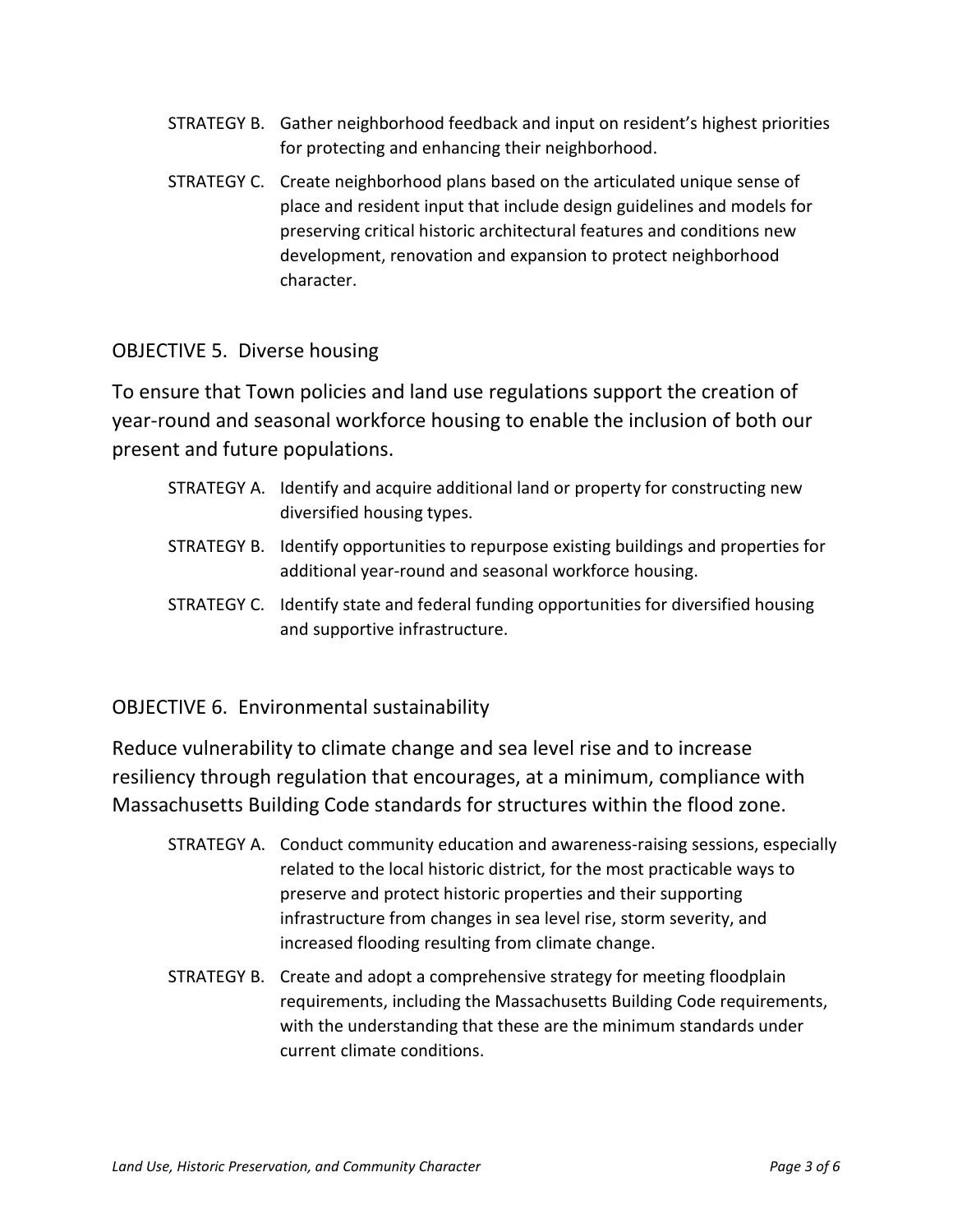- STRATEGY C. Test willingness to go beyond minimum standards through outreach and community awareness.
- STRATEGY D. Adjust local bylaws to simplify and possibly incent going beyond the minimum standards in order to meet projected future climate condition scenarios.
- STRATEGY E. Strengthen regulations to support accelerated implementation of the Hazard Mitigation Plan and update the plan every 5 years.
- STRATEGY F. Access federal and state funding to help mitigate land and property losses resulting from climate change.

## OBJECTIVE 7. Sustainable development

Proactively plan for appropriate development through ongoing analysis of potential build-out scenarios and infill under existing and proposed changes in land use regulation. Such analysis will provide for sustainably managed growth and relieve pressure on local businesses and housing.

- STRATEGY A. Accurately and comprehensively measure growth on an ongoing basis and measure impact on physical and environmental resources.
- STRATEGY B. Periodically review and modify growth management regulations as necessary to maintain critical limiting public infrastructure, such as water, sewer, and renewably generated electricity.
- STRATEGY C. Identify potential zoning overlay districts for workforce housing.
- STRATEGY D. Explore methods for determining where increasing building density would be appropriate while maintaining community and neighborhood character.
- STRATEGY E. Monitor and evaluate the progress of the year-round housing trust and Harbor Hill to determine if this project model is successful in providing affordable market-rate rentals to year-round residents and could be repeated.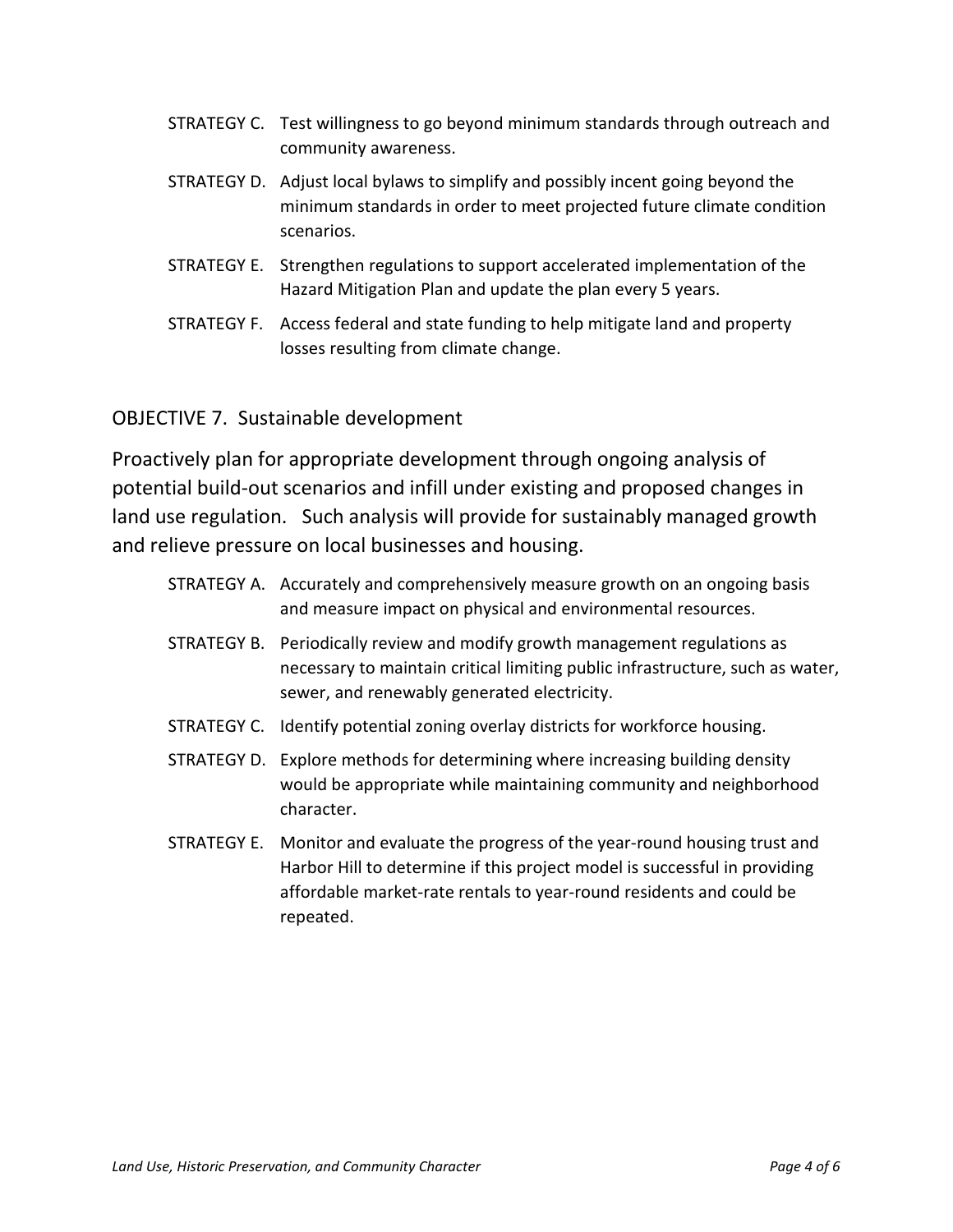### OBJECTIVE 8. Regional cooperation

Create channels for regional cooperation with neighboring communities.

- STRATEGY A. Maintain and expand utility agreements with Truro to protect and enhance the Beach Point neighborhood and harbor water quality.
- STRATEGY B. Explore potential for long-term leasing of property in Truro for future Provincetown land use needs.

#### OBJECTIVE 9. Community character

Protect, preserve and embrace existing and future important historic and cultural characteristics of the landscape and land use influences that are critical to the people and economy of Provincetown.

- STRATEGY A. Update district inventory/survey and create inventory of Character Defining Features of each property as part of inventory process; ensure legibility is identified
- STRATEGY B. Write historic preservation guidelines and produce manual to assist property owners with sensitive alterations to historic buildings
- STRATEGY C. Revise Historic Guidelines and Regulations
- STRATEGY D. Create a plan that reserves lands and spaces for future community amenities for Provincetown's evolving people
- STRATEGY E. Engage community participation in regularly recurring planning for future spaces for cultural and historic events that celebrate the community's many personalities